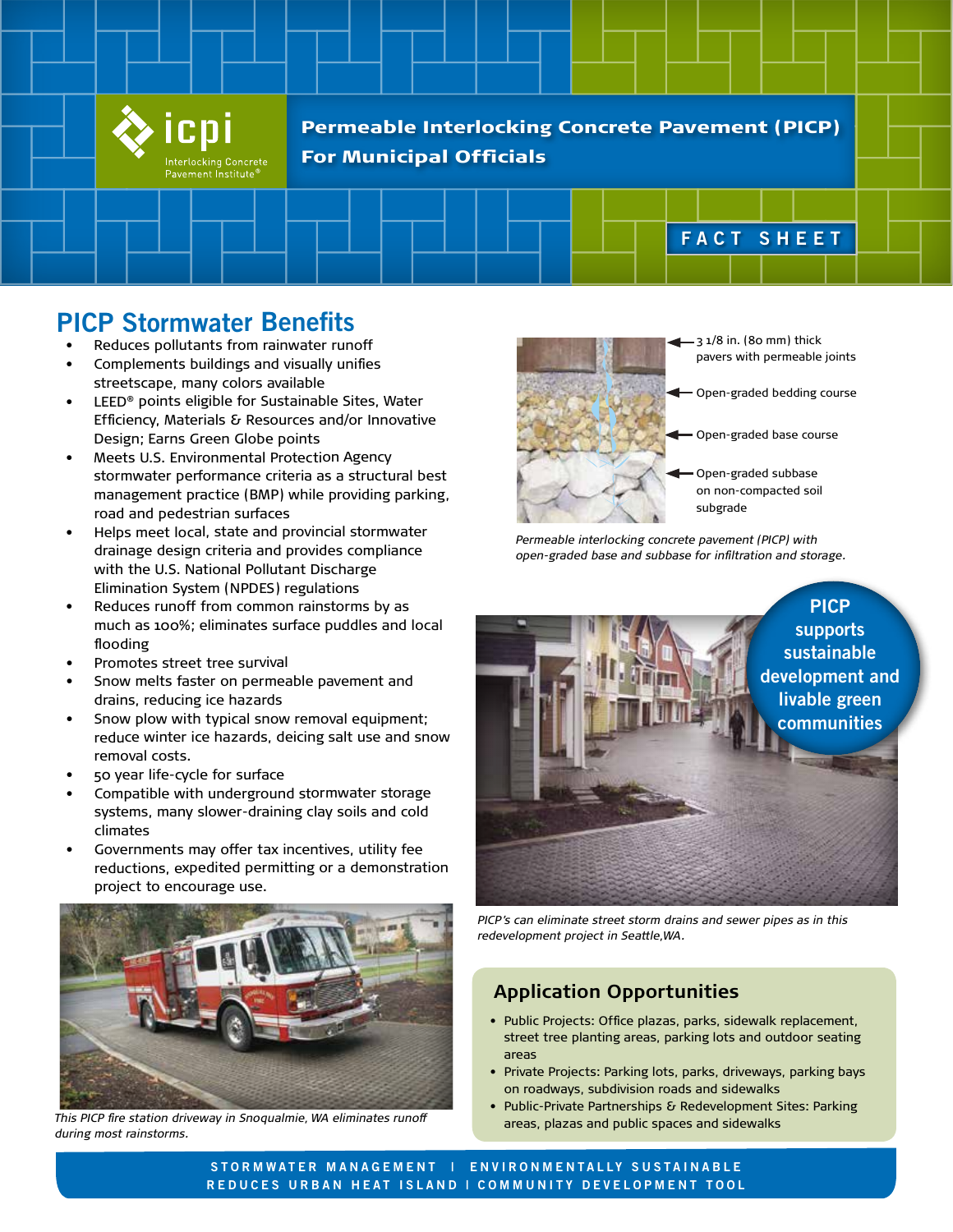#### **PICP Meets LID Goals**

- Conserves on-site space: roads, parking, stormwater infiltration and retention all combined into the same space creating more green space or building opportunities
- Preserves wooded areas that would otherwise be cleared for stormwater detention or retention ponds
- Increases site infiltration that helps maintain pre-development runoff volumes, peak flows and time of concentration
- Promotes tree survival and growth
- Contributes to urban heat island reduction through evaporation and reflective, light colored pavers
- Highly visible, cost-effective exemplary demonstration of a cornerstone LID technique for public and private development

## **PERMEABLE INTERLOCKING CONCRETE PAVEMENT: A LOW IMPACT DEVELOPMENT TOOL**

#### **PICP Supports LID Principles**

- 1. Conserve vital ecological and natural resources: trees, streams, wetlands and drainage courses
- 2. Minimize hydrologic impacts by reducing imperviousness, conserving natural drainage courses, reducing clearing, grading and pipes
- 3. Maintain pre-development time of concentration for runoff by routing flows to maintain travel times and discharge control
- 4. Provide runoff storage and infiltration uniformly throughout the landscape with small, on-site decentralized infiltration, detention and retention practices such as permeable pavement, bioretention, rain gardens, open swales and roof gardens
- 5. Educate the public and property owners on runoff and pollution prevention measures and benefits



**Municipal civic goals may be met using PICP as part of an integrated approach to development and redevelopment.**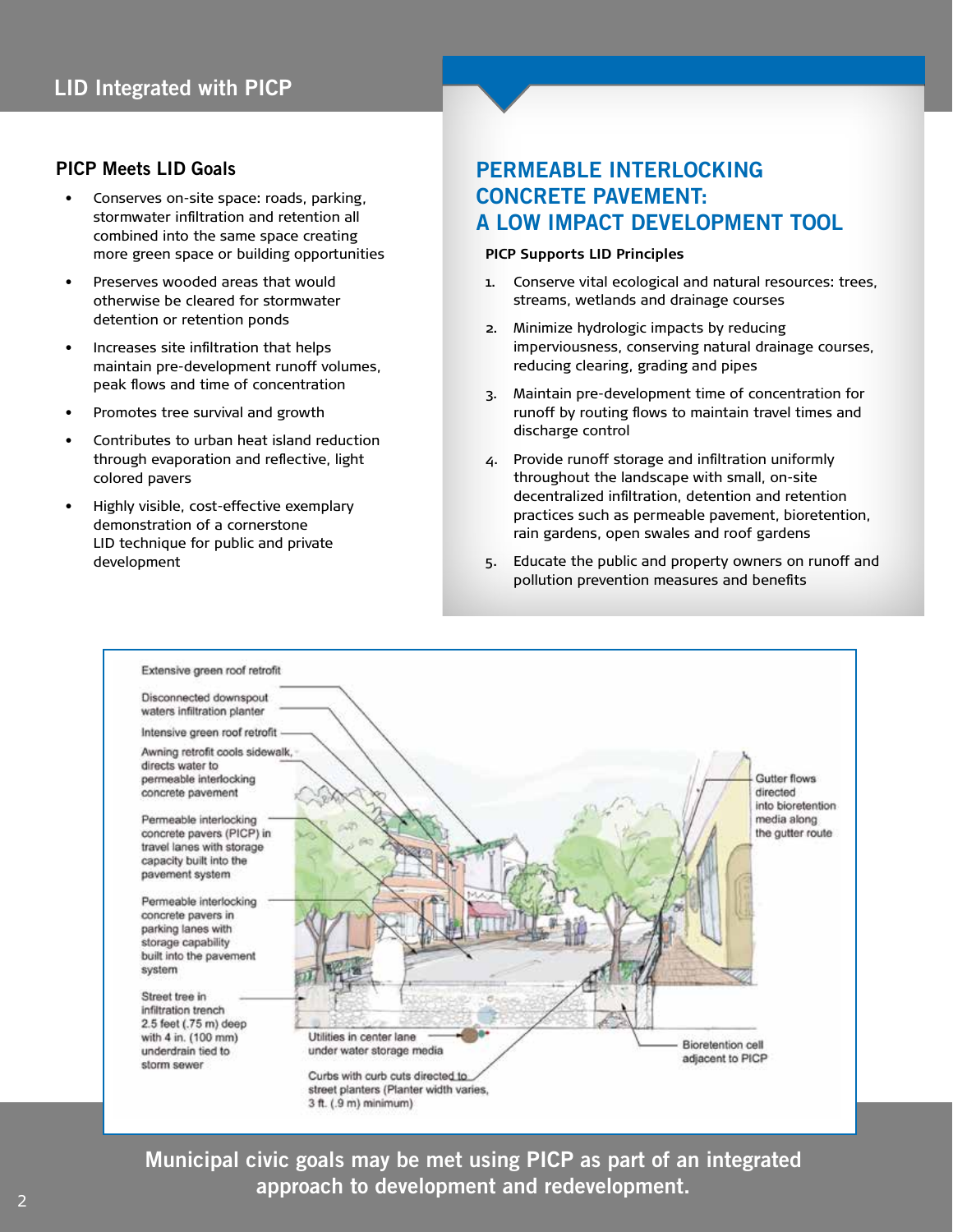# **Construction and Project Examples**



*Prepared subgrade for 20,000 sf (2000 m²) Portland, OR street retrofit with PICP*





*Aggregate base is spread and compacted; pavers are delivered ready to install. After placement of bedding course, joints and/or openings are filled with small aggregate and the pavers are compacted. Joints may be filled mechanically as shown. Mechanical installation speeds construction. Base construction uses locally available materials.*





**Chicago Green Alley Program before and after PICP installation** 

Green Alleys are being implemented to manage stormwater, reduce combined sewer overflows, reduce urban heat in urban areas, and conserve energy.





Photos: Courtesy of the City of Chicago

## **Design Software Available**

New software from ICPI for permeable pavement called *Permeable Design Pro* incorporates research from a range of university research studies. *Contact ICPI for further information.*